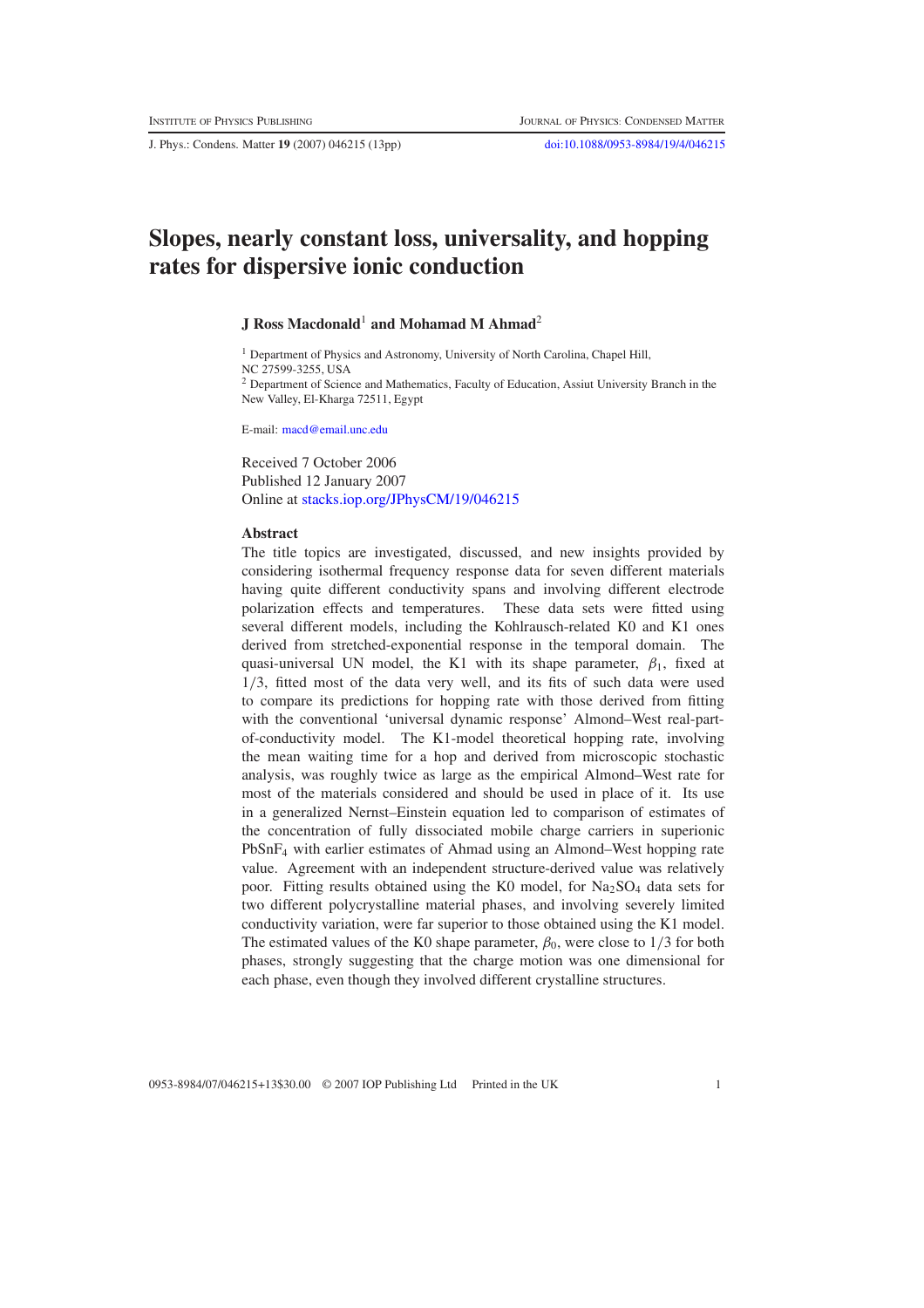## **1. Background**

Fitting and analysis of dispersive frequency response data are essential in establishing valid identifications and interpretation of the physical processes associated with such data. But the use of physically inappropriate and improper data fitting models, even when they fit the data adequately, can yield misleading conclusions, and the damage is compounded when the users of such models are unaware of their deficiencies, frequently the case. Therefore, in recent years much effort has been devoted by one of the present authors (JRM) to evaluating and critiquing several popular models proposed to represent the dispersed frequency response of ionic conductors, especially thermally activated ones.

In particular, the following models have been considered, problems identified, and superior approaches or corrections discussed in the references cited.

- (a) The 1973 original widely used modulus formalism (OMF) fitting model of Moynihan and associates [\[1–3\]](#page-11-0). Although it is inappropriate, it is still used. See the discussion in section [2](#page-1-0) of its use of the K1 model.
- (b) The 1979 Ngai coupling model and its superior alternative, the cut-off model [\[2,](#page-11-1) [4\]](#page-12-0). The cut-off model can lead to the usual activation-energy relation of the coupling model but it is physically much more plausible than is the latter [\[2\]](#page-11-1).
- (c) The Funke mismatch and relaxation model [\[5,](#page-12-1) [6\]](#page-12-2). It involves forward and backward hopping.
- (d) Power-law models: universal dynamic response, the ZC model, and the Almond–West (AW) model [\[7,](#page-12-3) [8\]](#page-12-4).
- (e) Series and parallel model additions: nearly constant loss (NCL) and electrode polarization effects [\[3,](#page-12-5) [9,](#page-12-6) [10\]](#page-12-7).

It is important to distinguish between models appropriate for dielectric situations, where the dipolar dielectric response,  $\varepsilon_D(\omega)$ , is distributed and involves a distribution of dielectric relaxation times, and conductive-system ones, where the resistivity,  $\rho(\omega)$ , involves a distribution of resistivity relaxation times. For example, the use of the Cole–Cole response function [\[11\]](#page-12-8) at the dielectric level leads to dispersed dielectric response while its use as a model at the impedance level, then called the ZC or ZARC model, yields dispersed conductivesystem response [\[8\]](#page-12-4). Clearly, just transforming Cole–Cole response from the dielectric level to the resistivity level is not equivalent to ZC response and vice versa.

<span id="page-1-0"></span>The analyses listed above and the present work deal primarily with conductive-system dispersion situations. In discussing the subjects of the title, we will deal particularly with the K1 and K0 models, derived from stretched-exponential behaviour in the temporal domain; with the power-law models listed in (d) above; and with composite fitting models that include both a dispersive bulk response model and an additional model electrically in series or parallel with it, as mentioned in (e). It will be shown that, contrary to earlier assumptions, a theoretically well based estimate of the mean hopping rate of ions can be identified, and its values will be compared, for a wide variety of data, with those following from the empirical Almond–West approach for estimating such rates.

#### **2. Data, models, and fits**

Figure [1](#page-2-0) shows  $\sigma'(\omega)$  responses for seven different materials, identified and referenced in table [1.](#page-3-0) These results are consistent with the usual finding that the conductivity range of such data, expressed in decades and defined as  $D_{\sigma} \equiv \log_{10}(\sigma'_{\text{max}}/\sigma_0)$  or just  $\log_{10}(\sigma'/\sigma_0)$ , rarely exceeds three decades except in exceptional cases such as that presented in [\[19\]](#page-12-9). Here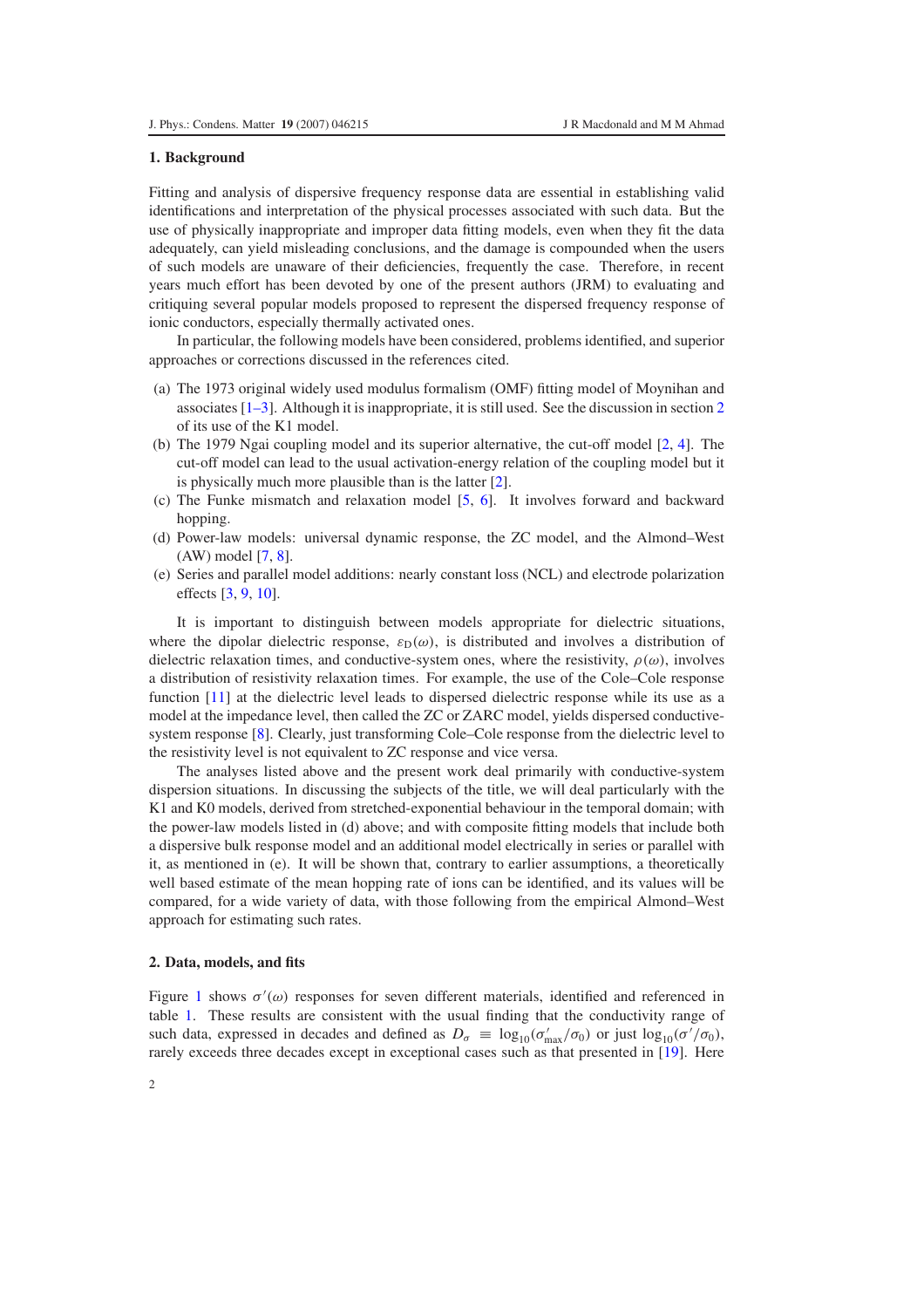<span id="page-2-0"></span>

**Figure 1.** Log-log plots of experimental  $\sigma'(\omega)$  frequency responses for seven different materials, identified in table [1.](#page-3-0) Here the normalization quantity  $\omega_n$  is 1 r s<sup>−1</sup> and  $\sigma_n$  is 1 S cm<sup>−1</sup>.

 $\sigma_0 \equiv \sigma'(0) = 1/\rho_0$  $\sigma_0 \equiv \sigma'(0) = 1/\rho_0$  $\sigma_0 \equiv \sigma'(0) = 1/\rho_0$ . Fitting and parameter estimate results for the eight data sets of figure 1 are listed in table [1,](#page-3-0) where only a few fits of the full complex data are included. The fitting models used are described below. By restricting attention to fitting of only the real part of the data expressed at the complex conductivity level,  $\sigma'(\omega)$ , the effects of the high-frequencylimiting bulk dielectric constant of the material,  $\varepsilon_{D\infty} \equiv \varepsilon'_{D}(\infty)$ , do not appear and there is then no difference between fits using the erroneous OMF approach [\[12\]](#page-12-8) and its corrected version [\[1–3,](#page-11-0) [20\]](#page-12-10).

<span id="page-2-1"></span>The fitting models employed to obtain the results shown in table [1](#page-3-0) are, in order of increasing complexity:

<span id="page-2-2"></span>• The series constant phase element, SCPE, called S here,

$$
\sigma_{SC}(\omega) \equiv \varepsilon_V A_{SC}(\mathrm{i}\omega)^{\gamma_{sc}}, \qquad \text{with } 0 < \gamma_{SC} \leq 2. \tag{1}
$$

<span id="page-2-3"></span>• The series  $SC_p$ , defined as the SCPE and a dielectric constant  $\varepsilon_p$  representing a capacitance in parallel with it,

$$
\sigma_{SC_p}(\omega) \equiv \sigma_{SC}(\omega) + i\omega \varepsilon_V \varepsilon_p. \tag{2}
$$

• The Almond–West model,

$$
\sigma_{AW} = \sigma'_{AW} \equiv \sigma_0 [1 + (\omega \tau_{AW})^n] \equiv \sigma_0 [1 + (\omega/\omega_{AW})^n]. \tag{3}
$$

• The ZC model,

$$
\sigma_{\text{ZC}} \equiv \sigma_0 [1 + (i\omega \tau_{\text{ZC}})^n]. \tag{4}
$$

• Models derived from stretched-exponential response in the temporal domain: the K0, K1, and UN ones [\[1–3,](#page-11-0) [20\]](#page-12-10) involve the shape parameters  $\beta_0$ ,  $\beta_1$ , and  $\beta_1 = 1/3$  which satisfy the conditions  $0 < \beta_k \leq 1$ , where  $k = 0$  or 1. The UN model is just a simplification of the K1, one with the value of  $\beta_1$  fixed at 1/3 and marked 1/3 F in the table. The characteristic relaxation times of the K0 and K1 models are denoted as  $\tau_{Ck}$ , where the subscript C indicates conductive-system response.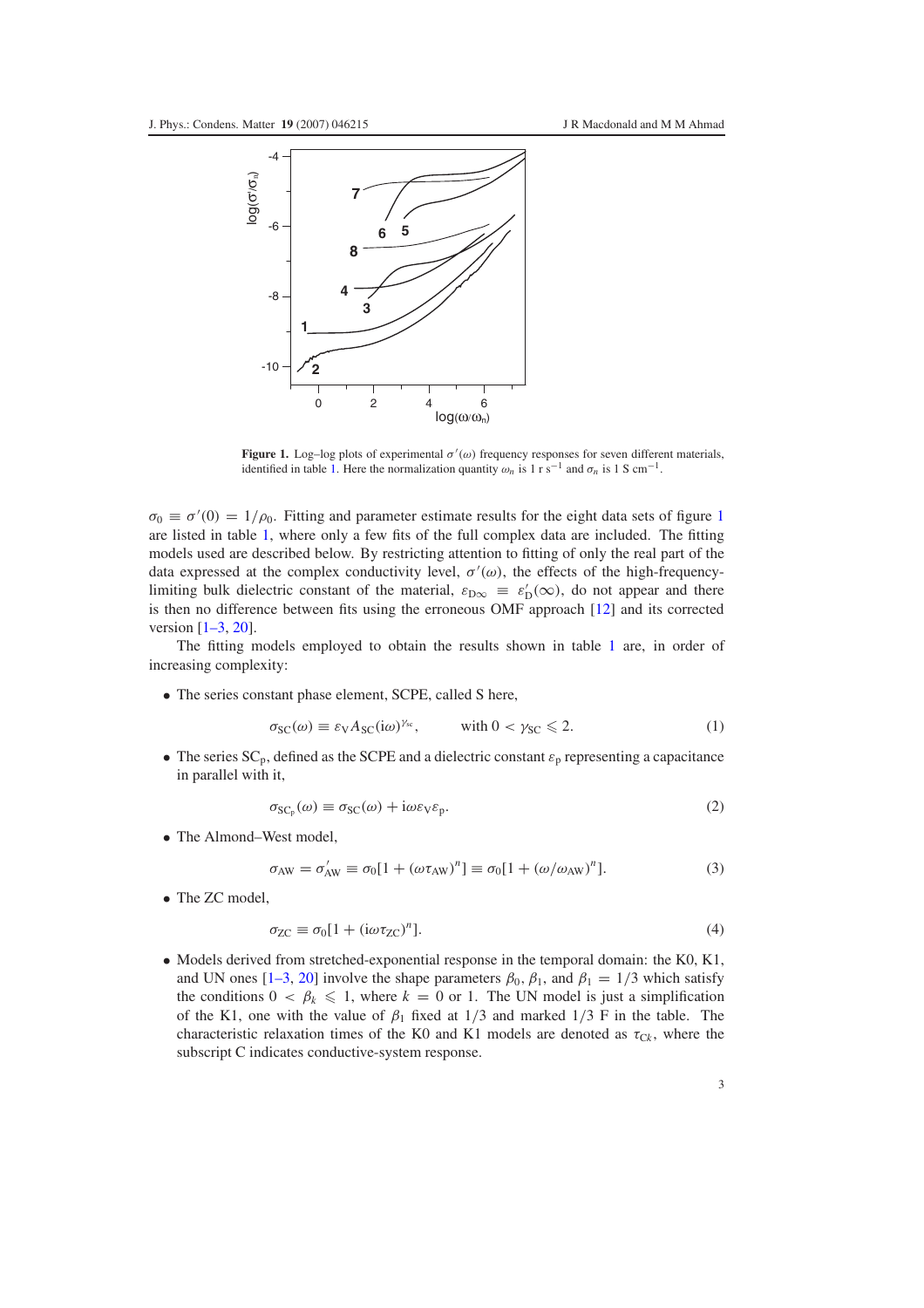<span id="page-3-0"></span>**Table [1.](#page-2-0)** Fit results for the seven different materials of figure 1. All fits are of  $\sigma'(\omega)$  data sets except the CUNS, CK1S, and CK0S ones, which are fits of the full  $\sigma(\omega)$  data. 100*S*F is the per cent relative standard deviation of the residuals of a fit. Brackets [ ], are used to distinguish different situations, and braces { }, designate very poorly determined results. In Kk,  $\langle \tau \rangle$  and  $\beta_k$ ,  $k = 0$  or 1.  $D_{\sigma}$  is the number of decades from  $\sigma_0 \equiv 1/\rho_0$  to  $\sigma'_{\text{max}}$ . Here,  $\langle \tau \rangle$  is  $\langle \tau \rangle_{01}$  for the K1 and UN models or  $\langle \tau \rangle_0$  for the KO one;  $\tau_C$  is either  $\tau_{ZC}$  or  $\tau_{AW}$ ; and  $r_R \equiv \tau_C / \langle \tau \rangle_{01}$ , with its value in parentheses when K1 rather than UN values of  $\langle \tau \rangle_{01}$  are used.

|                                                                                              | $\overline{T}$ |                       |      | $\rho_0$                | $\langle \tau \rangle$                                         | $\beta_k$ |         |
|----------------------------------------------------------------------------------------------|----------------|-----------------------|------|-------------------------|----------------------------------------------------------------|-----------|---------|
| # Material (ref.); $D_{\sigma}$                                                              |                | (K) Model             |      | $100S_F$ ( $\Omega$ cm) | $[\tau_C]$ (s)                                                 | [n]       | $r_{R}$ |
| 1 Li <sub>2</sub> O·Al <sub>2</sub> O <sub>3</sub> ·2SiO <sub>2</sub> [12] 2.3;              |                | 297 CUNS              | 2.36 |                         | $1.088 \times 10^9$ $2.610 \times 10^{-4}$                     | $1/3$ F   |         |
|                                                                                              |                | <b>UNS</b>            | 2.58 |                         | $1.095 \times 10^9$ 2.744 $\times 10^{-4}$                     | $1/3$ F   |         |
|                                                                                              |                | K1S                   | 2.63 |                         | $1.094 \times 10^9$ $2.847 \times 10^{-4}$                     | 0.337     |         |
|                                                                                              |                | <b>ZCS</b>            | 1.82 |                         | $1.148 \times 10^9$ [1.105 $\times 10^{-3}$ ] [0.640]          |           |         |
|                                                                                              |                | <b>AWS</b>            | 1.83 |                         | $1.147 \times 10^{9}$ [4.161 $\times 10^{-4}$ ] [0.640] 1.52   |           |         |
| $2 \text{CsPO}_3$ [13]; 3.3                                                                  |                | 298 UNSC <sub>p</sub> | 4.08 |                         | $2.925 \times 10^9$ 3.252 $\times 10^{-4}$                     | $1/3$ F   |         |
|                                                                                              |                | $ZCSC_p$              | 3.95 |                         | $3.177 \times 10^{9}$ [1.480 $\times 10^{-3}$ ] [0.611]        |           |         |
|                                                                                              |                | $AWSC_p$              | 3.97 |                         | $3.284 \times 10^{9}$ [6.470 $\times 10^{-4}$ ] [0.613] 1.99   |           |         |
| 3 0.4AgI.0.6(0.5Ag <sub>2</sub> O <sub>3</sub> .0.5MoO <sub>3</sub> ) [14]; 1.4              |                | 143 UNS               | 2.70 |                         | $1.056 \times 10^7$ 5.355 $\times 10^{-6}$                     | $1/3$ F   |         |
|                                                                                              |                | <b>ZCS</b>            | 2.89 |                         | $1.151 \times 10^7$ [2.458 $\times 10^{-5}$ ] [0.650]          |           |         |
|                                                                                              |                | <b>AWS</b>            | 2.82 |                         | $1.212 \times 10^7$ [1.005 $\times 10^{-5}$ ] [0.650] 1.88     |           |         |
| 4 0.88ZrO <sub>2</sub> .0.12Y <sub>2</sub> O <sub>3</sub> [15]; 1.6 (single crystal) 503 UNS |                |                       | 0.74 |                         | $5.793 \times 10^7$ $3.047 \times 10^{-5}$                     | $1/3$ F   |         |
|                                                                                              |                | <b>KOS</b>            | 0.86 |                         | $5.484 \times 10^7$ $1.927 \times 10^{-4}$                     | 0.553     |         |
|                                                                                              |                | <b>ZC</b>             | 1.64 |                         | $6.240 \times 10^7$ [1.380 $\times 10^{-4}$ ] [0.619]          |           |         |
|                                                                                              |                | AW                    | 1.64 |                         | $6.240 \times 10^7$ [5.457 $\times 10^{-5}$ ] [0.619] 1.79     |           |         |
| 5 0.5Li $\cdot$ 0.5La $\cdot$ TiO <sub>3</sub> [16]; 2.3                                     |                | 225 UNS               | 0.86 |                         | $1.811 \times 10^5$ 2.604 $\times 10^{-7}$ 1/3 F               |           |         |
|                                                                                              |                | <b>ZCS</b>            | 1.01 |                         | $2.096 \times 10^5$ [1.411 $\times 10^{-6}$ ] [0.596]          |           |         |
|                                                                                              |                | <b>AWS</b>            | 0.93 |                         | $2.260 \times 10^5$ [7.265 $\times 10^{-7}$ ] [0.583] 2.79     |           |         |
| 6 PbSnF <sub>4</sub> [17]; 0.68                                                              |                | 262 UNS               | 1.36 |                         | $3.345 \times 10^4$ $1.577 \times 10^{-7}$ 1/3 F               |           |         |
|                                                                                              |                | K1S                   | 1.30 |                         | $3.327 \times 10^4$ [2.541 $\times 10^{-7}$ ] 0.387            |           |         |
|                                                                                              |                | K <sub>0</sub> S      | 1.31 |                         | $3.317 \times 10^4$ [1.173 $\times 10^{-6}$ ] 0.538            |           |         |
|                                                                                              |                | <b>ZCS</b>            | 1.78 |                         | $3.467 \times 10^4$ [6.857 $\times 10^{-7}$ ] [0.661]          |           |         |
|                                                                                              |                | <b>AWS</b>            | 1.73 |                         | $3.497 \times 10^4$ [2.518 $\times 10^{-7}$ ] [0.657] (0.99)   |           |         |
| 7 Na <sub>2</sub> SO <sub>4</sub> [18]; 0.12                                                 |                | 540 CK1S              | 1.16 |                         | $5.190 \times 10^4$ { $5.8 \times 10^{-10}$ }                  | 0.173     |         |
|                                                                                              |                | K <sub>1</sub> S      | 0.34 |                         | $5.173 \times 10^4$ {4.8 \times 10 <sup>-10</sup> }            | 0.169     |         |
|                                                                                              |                | <b>CK0S</b>           | 1.13 |                         | $5.186 \times 10^4$ $1.75 \times 10^{-7}$                      | 0.333     |         |
|                                                                                              |                | <b>KOS</b>            | 0.21 |                         | $5.191 \times 10^4$ $1.99 \times 10^{-7}$                      | 0.322     |         |
|                                                                                              |                | <b>ZCS</b>            | 0.32 |                         | $5.245 \times 10^4$ [6.359 $\times 10^{-8}$ ] [0.691]          |           |         |
|                                                                                              |                | <b>AWS</b>            | 0.32 |                         | $5.249 \times 10^4$ [2.110 $\times$ 10 <sup>-8</sup> ] [0.691] |           |         |
| 8 Na <sub>2</sub> SO <sub>4</sub> [18]; 0.68                                                 |                | 461 CK0S              | 1.86 |                         | $3.987 \times 10^6$ 4.71 $\times 10^{-5}$                      | 0.336     |         |
|                                                                                              |                | K <sub>0</sub> S      | 1.07 |                         | $4.123 \times 10^6$ 7.57 $\times 10^{-5}$                      | 0.316     |         |
|                                                                                              |                | K <sub>0</sub>        | 2.00 |                         | $4.110 \times 10^6$ 7.47 $\times 10^{-5}$                      | 0.318     |         |
|                                                                                              |                | ZC                    | 2.39 |                         | $4.606 \times 10^6$ [8.89 $\times 10^{-6}$ ]                   | [0.378]   |         |
|                                                                                              |                | AW                    | 2.39 |                         | $4.606 \times 10^6$ [5.41 $\times 10^{-6}$ ]                   | [0.378]   |         |

In equations [\(1\)](#page-2-1) and [\(2\)](#page-2-2),  $\varepsilon_V$  is the permittivity of vacuum. Although Kk models cannot be expressed in closed form except for the fractional  $\beta_k$  values 1/3, 1/2, and 2/3, their frequency dependences may be very accurately calculated in the range  $0.15 \le \beta_k \le 0.75$ . Their responses are instantiated in the freely available, complex-nonlinear-least-squares (CNLS) fitting, simulation, and inversion program LEVM [\[21\]](#page-12-10).

In 1973, Moynihan and co-authors published a macroscopic derivation of the K1 model [\[12\]](#page-12-8), one that invoked a stretched-exponential Kohlrausch temporal response,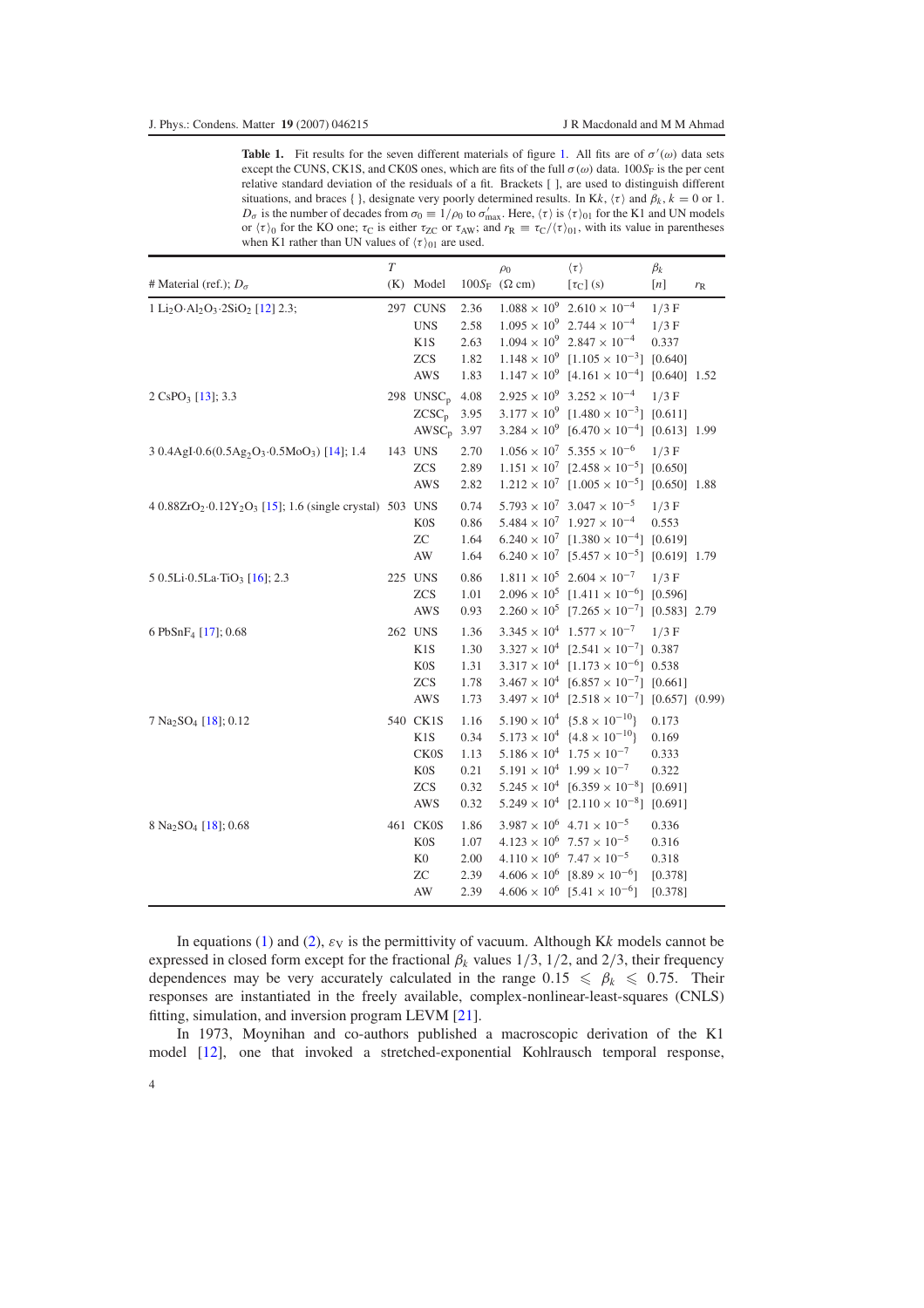$\phi(t) = \exp[-(t/\tau_{\text{CO}})^{\beta_0}]$ . Some vagaries of this derivation are discussed in [\[3\]](#page-12-5). An independent contemporaneous microscopic continuous-time random-walk-on-a-lattice derivation by Scher and Lax [\[22\]](#page-12-16) eventually also led to conductive-system K1 response [\[6\]](#page-12-2), as explained below. This fully microscopic model includes both forward and backward hopping.

The Scher–Lax stochastic transport model (STM) involved a general expression for  $\phi(t)$ , defined as the probability that a mobile charge remains fixed in the interval [0,*t*]. Although temporal and frequency responses associated with the choice of some specific choices for  $\phi(t)$ were included in this work, the stretched exponential was not one of them. In the Scher–Lax STM derivation, the mean time for a hop, the mean waiting time, is given by  $\langle \tau \rangle \equiv \int_0^\infty \phi(t) dt$ , leading, for the K1 model, to the  $\langle \tau \rangle_{01}$  quantity of equation [\(5\)](#page-5-0).

The K1 model is particularly important because it is the only response model that has been derived from both macroscopic and microscopic physical considerations [\[12,](#page-12-8) [22\]](#page-12-16). In addition, it has been shown, using constraint theory, that for hopping in three dimensions in microscopically homogeneous materials its  $\beta_1$  shape parameter should have a semi-universal value of 1/3, independent of temperature and ion concentration [\[20,](#page-12-10) [23\]](#page-12-17). The resulting model has been termed the UN one and has been found to fit frequency response data for a wide variety of materials with mobile charges of a single type  $[1-3, 10]$  $[1-3, 10]$ . To avoid the inconsistency of the inappropriate OMF model [\[1,](#page-11-0) [3,](#page-12-5) [20\]](#page-12-10), however, such fitting generally requires the inclusion of a free parameter representing the limiting high-frequency bulk dielectric constant  $\varepsilon_{\text{D}\infty}$ , leading to the CK1 and CUN composite models.

In order for the Scher–Lax STM model to be identical to the K1 one, its  $\phi(t)$  must be a stretched-exponential function. In the 1996–1997 work of [\[24\]](#page-12-17) and [\[25\]](#page-12-18), not only were defects in the OMF pointed out but also synthetic and experimental data sets were fitted with K1 and CK1 models, ones derived from stretched-exponential temporal response. But, as shown in [\[6\]](#page-12-2), submitted in 2000, the STM is only fully identical to the K1 when a high-frequency correction is made to it. Although its response, expressed at the complex dielectric constant level, involves an expression for  $\varepsilon''_{\text{STM}}(\omega)$  identical with that for the K1, its  $\varepsilon'_{\text{STM}}(\omega)$  part lacks the high-frequency-limiting conductive-system effective dielectric constant  $\varepsilon_{C1\infty}$  because the STM is a low-frequency theory [\[6\]](#page-12-2). Nevertheless, it was shown, by means of a distribution of relaxation times deconvolution approach, that consistency with its  $\varepsilon''_{\text{STM}}(\omega)$  response required the addition of  $\varepsilon_{C1\infty}$  to its  $\varepsilon'_{STM}(\omega)$  part [\[6\]](#page-12-2). The extended STM is then isomorphic with the  $K1$ 

In table [1,](#page-3-0) only UNS fit results are included for those cases where K1S-model fits led to  $\beta_1$ estimates very close to 1/3. The UNS model has been used because of its generality, its strong theoretical justification, and its ability to fit the data better than alternative models such as the semi-microscopic mismatch and relaxation model of Funke, itself difficult to use for fitting of full complex data. Although the ZC model is superior to the AW one because it allows fitting of complex data, both lead to incorrect low-frequency-limiting  $\sigma'(\omega)$  log-log slopes (termed just slopes hereafter) when  $\sigma_0$  is subtracted from model response. The provenance of these models and reasons for their inadequacy are further described in [\[8\]](#page-12-4).

The C symbol in the composite CK1S, CK0S, and CUNS complex-fit models of table [1](#page-3-0) indicates the presence of a specific capacitance, of dielectric constant  $\varepsilon_x$ , in parallel with the bulk model. For the CK1 and CUN models,  $\varepsilon_x \equiv \varepsilon_{D\infty}$ , while for the K0 model it denotes  $\varepsilon_{\infty}$ , the full limiting dielectric constant given by  $\varepsilon_{C1\infty} + \varepsilon_{D\infty}$ . Here  $\varepsilon_{C1\infty}$  is an effective highfrequency-limiting dielectric constant associated entirely with ionic vibratory motion [\[2\]](#page-11-1), zero in the absence of mobile charge. For the K0 model, the equivalent quantity,  $\varepsilon_{C0\infty}$ , is zero. In contrast, in the absence of dipolar dielectric dispersion in the frequency range of interest,  $\varepsilon_{\text{D}\infty}$ is the endemic high-frequency-limiting bulk dielectric constant of the material, associated with multipole response. Failure to distinguish properly between  $\varepsilon_{\text{D}\infty}$  and  $\varepsilon_{\text{C1}\infty}$  is at the heart of the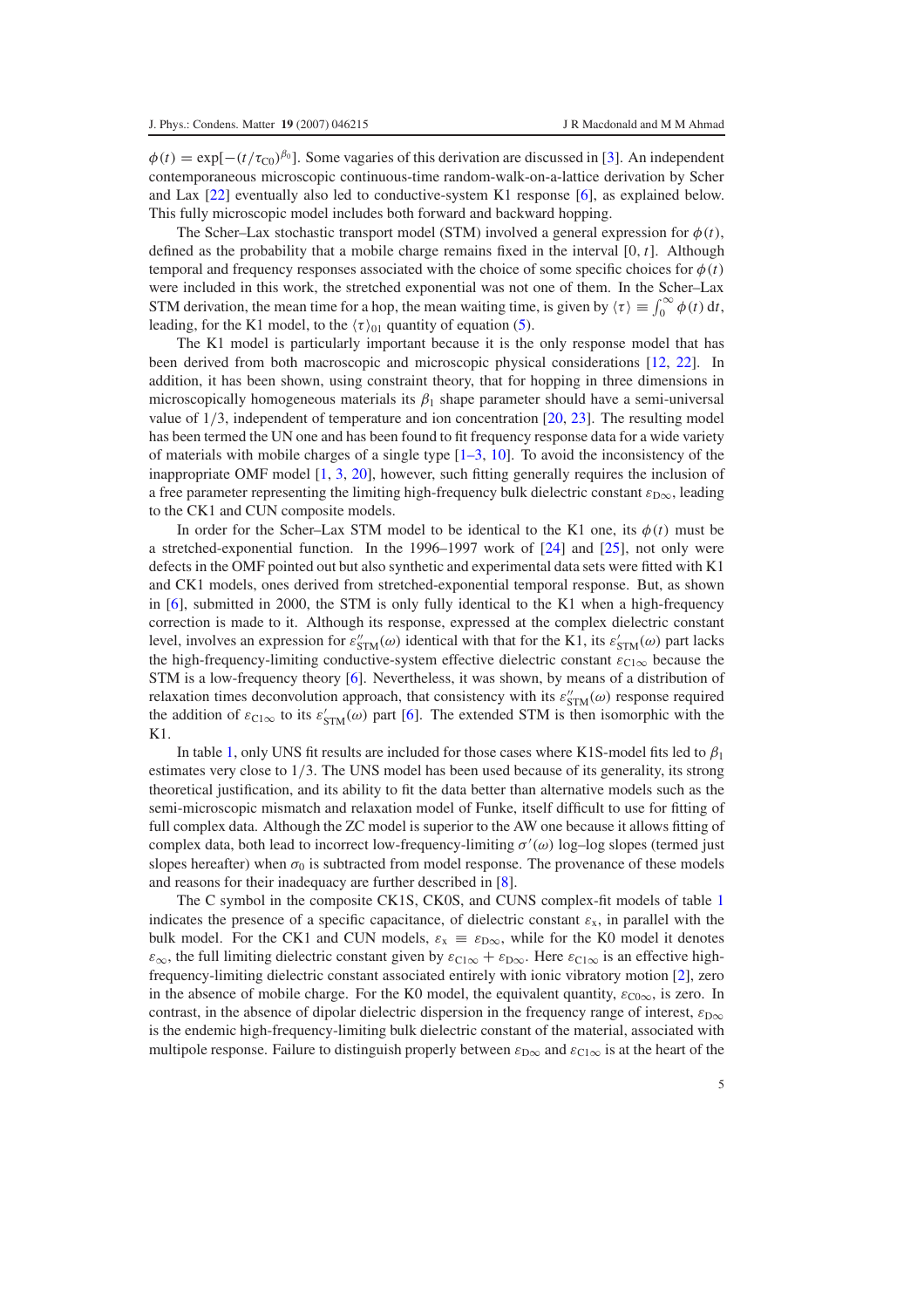incorrectness of using the K1 OMF electric modulus approach [\[12\]](#page-12-8), rather than the CK1 one, for estimating and interpreting  $\beta_1$  from  $M''(\omega)$  modulus-level data. For fitting of  $\sigma'(\omega)$  data, however,  $\varepsilon_x$  may be set to zero or held fixed and there is no difference between K1 and CK1 fit results at this level.

In figure [1,](#page-2-0) electrode polarization effects lead to a progressive decrease below  $\sigma_0$  at sufficiently low frequencies, as is strongly apparent for materials 2, 3, and 6. Although negligible behaviour of this type appears in the low-frequency region for the single-crystal material-4 of the table, electrode polarization effects may also affect response in the highfrequency region [\[9,](#page-12-6) [10\]](#page-12-7). For material-4, their inclusion improved the UNS and K0S fits appreciably but not the AWS and ZCS fits, so only the AW and ZC results are shown for this material. Incidentally, when  $\beta_1$  was taken as a free variable in K1S fitting of the material-4 data, the resulting estimated parameters differed little from those shown for the UNS fit because the estimated  $\beta_1$  value was about 0.337, very close to 1/3. Note that all the estimated parameter values for the material-4 ZC and AW fits are the same, except for the  $\tau_c$  ones, but slight differences appear for the corresponding estimates for ZCS and AWS fits. For ZC and AW fits of the same data, the  $\tau_{AW}$  and  $\tau_{ZC}$  quantities are related by  $\tau_{AW} = \tau_{ZC} \cos(n\pi/2)$ .

<span id="page-5-0"></span>The K0 model is a direct Fourier transform to the frequency domain of conductive-system stretched-exponential temporal response. It is calculated numerically in LEVM. Its normalized form at the resistivity level is  $I_0(\omega) = \rho_C(\omega)/\rho_0$  for the usual situation where  $\rho_C(\infty)$  is zero or negligible. It follows that at the electric modulus level  $M_{C0}(\omega) \equiv i\omega \varepsilon_V \rho_C(\omega) = i\omega \varepsilon_V \rho_0 I_0(\omega)$ , and, because of a relation between the K0 and K1 distributions of relaxation times [\[3,](#page-12-5) [20\]](#page-12-10),  $M_{\text{Cl}}(\omega) = i\omega \varepsilon \sqrt{\rho_0} I_1(\omega) = [1 - I_{01}(\omega)]/\varepsilon_{\text{Cl}\infty}$ . Here,  $I_0(\omega)$  involves the K0 shape parameter  $\beta_0$  while  $I_{01}(\omega)$  is the same function but with the  $\beta_1$  shape parameter. It follows from K1-model analysis that

$$
\varepsilon_{\text{Cl}\infty} = \sigma_0 \langle \tau \rangle_{01} / \varepsilon_{\text{V}} \equiv \sigma_0 \tau_{\text{Cl}} \langle x \rangle_{01} / \varepsilon_{\text{V}} \tag{5}
$$

<span id="page-5-1"></span>where  $\langle x \rangle_{01} = \beta_1^{-1} \Gamma(\beta_1^{-1})$ , and  $\Gamma$  is the Euler gamma function. For  $\beta_1 = 1/3$ ,  $\langle x \rangle_{01} = 6$ . For the K0 model, a similar expression is

$$
\varepsilon_{\text{C00}} \equiv \varepsilon_{\text{C}}(0) = \sigma_0 \langle \tau \rangle_0 / \varepsilon_{\text{V}} \equiv \sigma_0 \tau_{\text{C0}} \langle x \rangle_0 / \varepsilon_{\text{V}}.
$$
\n
$$
(6)
$$

Here  $\langle x \rangle_0$  is the same function as  $\langle x \rangle_{01}$  but with  $\beta_1$  replaced by  $\beta_0$ . Equations [\(5\)](#page-5-0) and [\(6\)](#page-5-1) then lead, for fits of the same data, to

$$
\varepsilon_{\text{Cl}\infty}/\varepsilon_{\text{CO}0} = (\sigma_{01}\langle \tau \rangle_{01})/(\sigma_{00}\langle \tau \rangle_{0}) \approx \langle \tau \rangle_{01}/\langle \tau \rangle_{0},\tag{7}
$$

since  $\sigma_{01}$  and  $\sigma_{00}$  are nearly equal, for good fits.

<span id="page-5-2"></span>Because of the wide applicability of the CUN model [\[20\]](#page-12-10), it is valuable to take it as a standard for comparing with other fitting models. Therefore, the parameter estimates of a CUNS CNLS fit of the material-4 data were used to generate virtually exact UN and UNS  $\sigma'(\omega)$  data sets for a wide radial frequency window extending from 10 r s<sup>-1</sup> to 10<sup>13</sup> r s<sup>-1</sup>. In order to provide normalized K1 results applicable for arbitrary  $\beta_1$  values, however, define  $\theta_1 \equiv \omega(\tau)_{01}$ . Figure [2](#page-6-0) shows how the logarithm of this quantity varies with  $D_{\sigma}$  for several choices. The top UN-model line of figure [2](#page-6-0) approaches a limiting slope of  $1/(1 - \beta_1) = 3/2$  as  $D_{\sigma}$  increases. In order to estimate the width of a window in the frequency domain needed for a given value of  $D_{\sigma}$ , we can write, in the region where the limiting slope is a good approximation,

$$
\omega_{\max}\langle\tau\rangle_{01} \cong (\sigma'_{\max}/\sigma_0)^{1/(1-\beta_1)},\tag{8}
$$

which allows an approximate value of  $\omega_{\text{max}}$  to be estimated for a selected  $D_{\sigma}$  value and one of  $\tau_{C1}(x)_{01}$ , equal to  $6\tau_{C1}$  for the UN model. The approximation is quite adequate for  $D_{\sigma} \geq 2$ . Multiplication by  $(1 - \beta_1)$  for the  $\beta_1$  values of  $1/3$  and  $1/2$  yields lines whose limiting slope is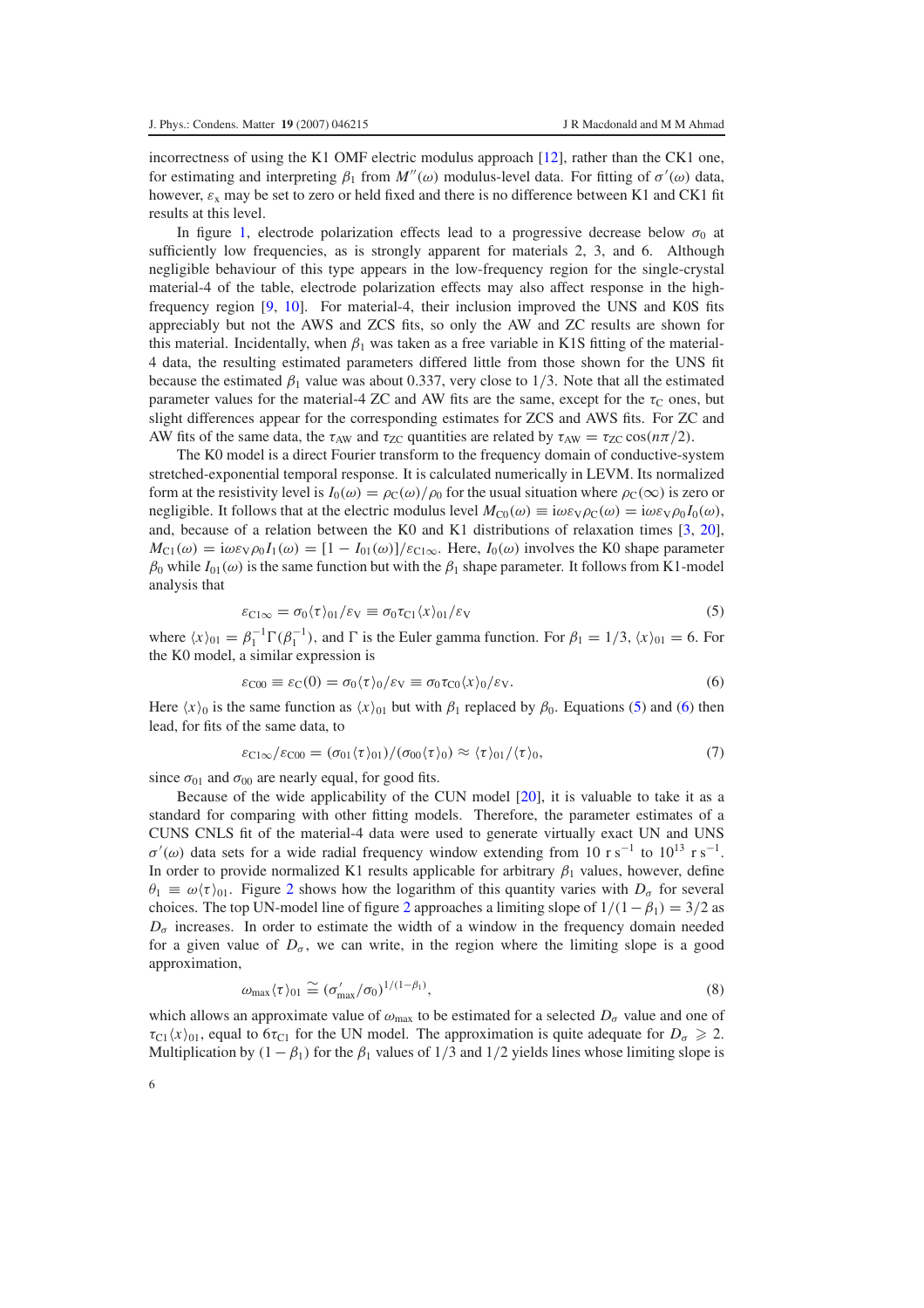<span id="page-6-0"></span>

<span id="page-6-1"></span>**Figure 2.** Curves showing the relationship between the normalized frequency quantity  $\theta_1 \equiv \omega(\tau)_{01}$ and the number of decades of variation of  $\sigma'(\omega)$ ,  $D_{\sigma} \equiv \log_{10}(\sigma'_{\text{max}}/\sigma_0)$ . Here and for use in subsequent figures, parameter estimates obtained from CUNS fits of the material-4 data identified in table [1](#page-3-0) were employed to generate virtually exact UN and UNS  $\sigma'(\omega)$  data sets for a wide radial frequency window extending from 10 to  $10^{13}$  r s<sup>-1</sup>.



**Figure 3.** Slopes and exponents for exact UN-model data, and for K0 and ZC/AW-model fits of the UN data, versus  $D_{\sigma}$ . All such quantities, as well as  $1 - \beta_1$ , approach a limiting value of 2/3 at high frequencies and large  $D_{\sigma}$ . Also shown are the corresponding table [1](#page-3-0) values for fits of the material-4 data.

1, but it is clear that significant differences in the responses for these two values begin to appear for  $D_{\sigma}$  < 1.5, so equation [\(8\)](#page-5-2) should only be used for larger values of  $D_{\sigma}$ . The vertical dashed line, for  $\sigma'/\sigma_0 = 2$ , is reached for the AW model when  $\omega \tau_{AW} = 1$ .

## **3. Slopes, exponents, and range effects**

High-frequency limiting slopes of  $\sigma'(\omega)$  are important because they can often shed some light on which fitting models may be appropriate. Figure [3](#page-6-1) shows how the slope of exact UN data, *S*<sub>1</sub>, varies with  $D_{\sigma}$  and, through figure [2,](#page-6-0) with the available range of  $\sigma'(\omega)$ . Through the use of the results shown in figure [2](#page-6-0) or equation [\(8\)](#page-5-2), slope values can be related to the normalized frequency range  $\theta_1$ . The high-frequency-limiting K1-model slope is  $(1 - \beta_1)$  and that of the K0 model is just  $\beta_0$ . Thus for  $\beta_1 = 1/3$ , the UN model, and for  $\beta_0 = 2/3$ , the high-frequencylimiting values of  $S_0$  and  $S_1$  are both 2/3.

A comparison of the approaches to 2/3 for the K1 and K0 model slopes as a function of normalized frequency is presented in [\[20\]](#page-12-10). The high-frequency slopes of  $\sigma'(\omega)$  data have been found, for a wide variety of materials, to be very close to 2/3 (e.g., [\[20,](#page-12-10) [26\]](#page-12-19), and the table [1](#page-3-0) UN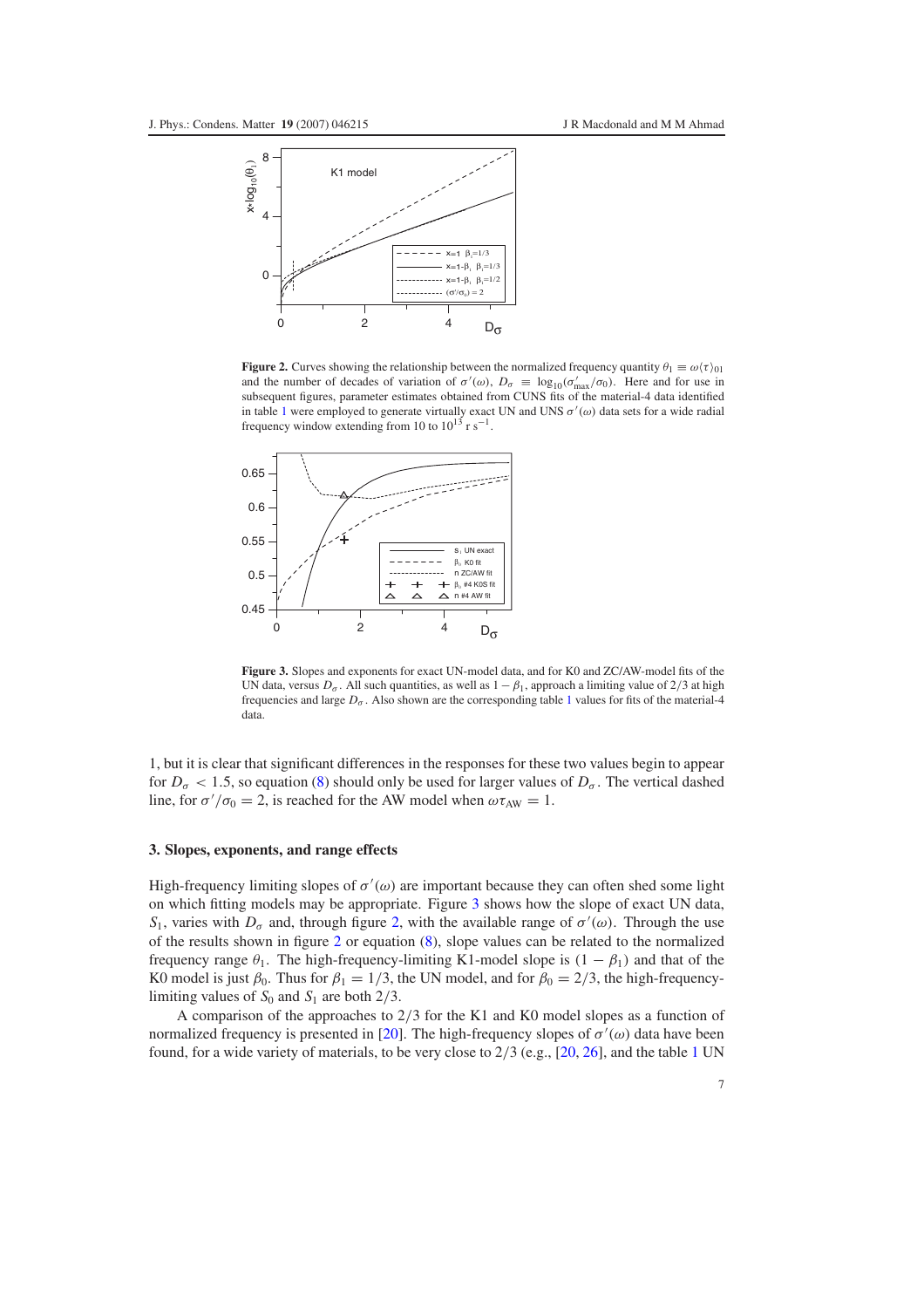fits herein), and CNLS fittings of such data generally show that the UN model yields better fits than does the K0 or the ZC.

The  $\beta_0$  and *n* results in figure [3](#page-6-1) are estimated values of these quantities, taken as free variables, obtained from K0 and ZC/AW fits of the present UN data but extending only up to a given  $D_{\sigma}$  value. They are thus slope or exponent estimates appropriate for fits of full but limited-range data. In contrast, the slope values of the *S*<sup>1</sup> curve are local values of the actual slope of the UN-model response at any point over the full range of  $D_{\sigma}$ . For example,  $S_1 \cong 0.600, 0.629, 0.655, 0.663, 0.665,$  and 0.666 for  $D_{\sigma} = 1.5, 2, 3, 4, 5,$  and 5.5, respectively. The two individual  $\beta_0$  and *n* points shown in figure [3](#page-6-1) were calculated from fits of the material-4 experimental data and, as expected, fall close to the curves based on fits of exact UN synthetic data.

As  $D_{\sigma}$  decreases, the fit of the K0 model to the UN-model  $\sigma'(\omega)$  data progressively improves and its 100 $S_F$  value is less than 0.64 by  $D_\sigma = 0.8$ . Although the quality of ZC/AW fits also increases, its  $100S_F$  fit-quality values remain much larger than those of the K0 fits in the small  $D_{\sigma}$  region, and for  $D_{\sigma}$  smaller than about 2, *n* itself changes in a direction opposite to that of  $S_1$ ! As figure [3](#page-6-1) indicates, the estimated value of *n* also approaches  $2/3$  appreciably slower for large  $D_{\sigma}$  than does the UN because of the failure of the AW/ZC model to provide a good fit in the mid-frequency range. ZC fitting of just higher-frequency data (data beginning at  $D_{\sigma}$  greater than 2 or 3) would, however, yield exponent values much closer to those shown for  $S<sub>1</sub>$ . Incidentally, an earlier investigation of possible windowing effects with power-law models showed that reducing the frequency range of exact power-law data with random noise added did not appreciably affect the estimated values of the power-law exponent, *n* [\[27\]](#page-12-20).

Not all  $\sigma'(\omega)$  data lead to a limiting slope of 2/3, however. Slopes usually increase toward unity, may eventually exceed it, and at sufficiently high frequencies may approach a value of two before decreasing toward zero, yielding a plateau with a limiting constant value of  $\sigma'(\omega)$ . When this plateau is reached, ions vibrate and 'every hop or displacement of an ion is recorded individually and contributes to the conductivity' [\[19\]](#page-12-9). As shown in [\[6\]](#page-12-2), either a nonzero value of  $\rho_c(\infty)$  or the cut-off model, involving cut-off at a small  $\tau$  value of the distribution of relaxation times associated with bulk response, can lead to a plateau. Although the plateau value thus need not involve a finite value of  $\rho_c(\infty)$ , it is the presence of such a finite value, not a cut-off, that leads to a slope of 2 before the plateau is reached.

It needs to be emphasized that even when the  $\sigma'(\omega)$  slope is greater than either  $(1 - \beta_1)$ or unity, fitting of such experimental data can still lead to well-determined estimates of bulk parameters, such as  $\beta_1$ , when appropriate fitting and analysis models are employed. Since electrode polarization effects, often well described by the SCPE model of equation [\(1\)](#page-2-1), can contribute to both low- and high-frequency experimental response, it is worthwhile to investigate its high-frequency slope contributions for the UNS model.

It has been shown that the SCPE in conjunction with a bulk model can lead to conductivity slope values as large as  $2 - \gamma_{SC}$  [\[28\]](#page-12-21), and low-temperature material-4 experimental values as large as 1.7 have been observed and well fitted by the SCPE [\[9\]](#page-12-6). Although high-frequency NCL behaviour can also be fitted by a parallel constant-phase element (PCPE) [\[9,](#page-12-6) [10\]](#page-12-7), most experimental ion-hopping data involve partial or complete blocking at electrodes or boundaries and can lead to significant low-frequency effects, as in the present figure [1.](#page-2-0) Since the PCPE model cannot describe such low- and high-frequency effects, it is plausible to use the SCPE even in those cases where a limited low-frequency range shows no deviation of  $\sigma'(\omega)$  from a  $σ_0$  plateau.

If one is interested in  $\sigma'(\omega)$  data with slopes near unity, and thus of NCL character, it is appropriate to convert such a response to  $\varepsilon''$  form, where constant loss, not physically allowable for a finite region, would yield a flat horizontal line in the frequency domain. Figure [4](#page-8-0) shows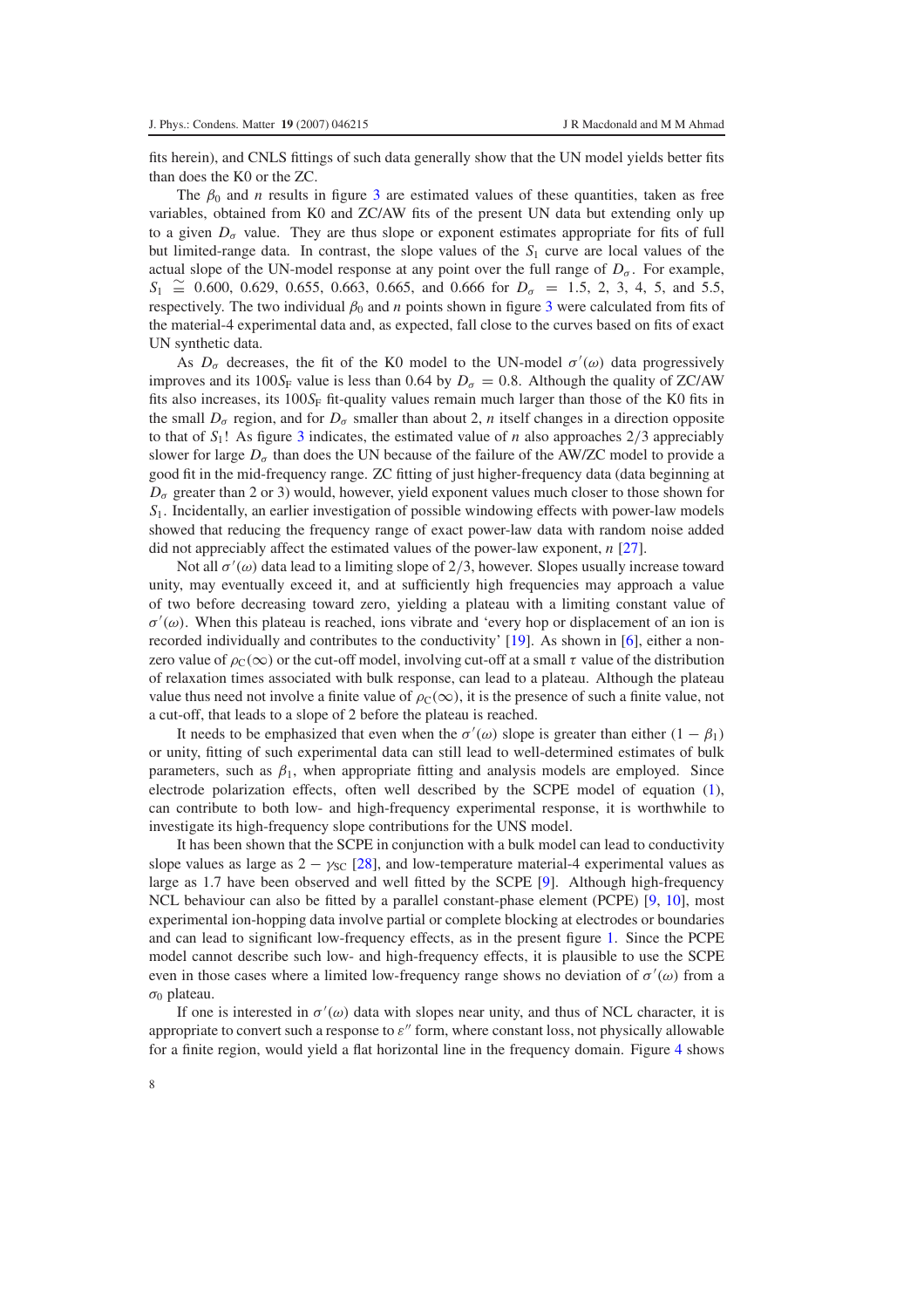<span id="page-8-0"></span>

Figure 4. Log-log plots of the UNS-model dependence of the loss quantity  $\varepsilon$ " on the frequency for several different bulk and electrode model parameter choices. Here *A*<sup>1</sup> is 100 times smaller than the original material-4 CUNS  $A_{SC}$  parameter value;  $A_2$  is ten times smaller than  $A_1$ ; and  $\tau_2$  is 100 times larger than the original  $\tau_{C1}$  parameter value used here in calculating all other response curves but the one including  $\tau_2$ . The normalization quantity  $\nu_n$  is 1 Hz.

such results for exact UNS data with a variety of choices of UN- and S-model parameter values selected to demonstrate possible approaches to and deviations from NCL behaviour. The  $\gamma_{SC} = 1.0$  curve is that for a pure ideal capacitance. Notice that the top line of the figure involves an NCL response whose actual slope varies only from about −0.02 to +0.02 over a range of nearly six frequency decades. The result is thus a good approximation to constant loss over many decades.

Recent work [\[29\]](#page-12-22) demonstrates a connection between the magnitude of NCL and the activation energy associated with independent ionic hopping. If NCL is best described as a series effect, as discussed herein and usually associated with electrode polarization or sample boundary effects, such a connection would still be appropriate since the same mobile charges are involved in both long-range hopping and electrode polarization.

#### **4. Hopping rates**

In the Almond and West 1982–1983 bulk response fitting model (see the many references to it in [\[7\]](#page-12-3)), they identified the parameter  $\omega_{AW}$  of the present equation [\(3\)](#page-2-3) as the thermally activated hopping frequency of the conduction process. Although there has been some uncertainty as to whether  $\omega_{AW}$ ,  $\omega_{AW} = v_{AW}$ , or  $v_{AW} \equiv \omega_{AW}/2\pi$  should be designated the ion hopping frequency or rate [\[18,](#page-12-15) [30–32\]](#page-12-23), actual fitting of equation [\(3\)](#page-2-3) to appropriate data leads to an estimate of either  $\omega_{AW}$  or  $\tau_{AW} = 1/\omega_{AW}$ , and so the numerical values of  $\omega_{AW}$  obtained from such fitting will here be designated the hopping rate, of dimension  $r s^{-1}$ . This usage is consistent with the theoretically based discussion of hopping rate presented below.

<span id="page-8-1"></span>The identification by Almond and West of  $\omega_{AW}$  as the hopping frequency was purely empirical. It was considered and rejected soon after it was proposed [\[7\]](#page-12-3), and in 1987 [\[33\]](#page-12-24) and 1988 [\[34\]](#page-12-25) its identification as a jump frequency or hopping rate was also independently termed inappropriate. Nevertheless, equation [\(3\)](#page-2-3) and its estimation of a hopping rate have been widely used (e.g., [\[14,](#page-12-12) [17,](#page-12-15) [18,](#page-12-15) [30–32,](#page-12-23) [35,](#page-12-26) [36\]](#page-12-27)). Therefore, it is worthwhile to discuss both a fitting model more appropriate than that of equation [\(3\)](#page-2-3) and a solidly based expression for the hopping rate that can be estimated from such models as K1 and UN.

The Nernst–Einstein equation, appropriate when the fraction of available hopping sites occupied by mobile charges is small, may be written [\[6,](#page-12-2) [17,](#page-12-15) [18\]](#page-12-15) as

$$
\sigma_0 = [\gamma \lambda N (q d)^2 / k_{\rm B} T] H_{\rm R} \omega_{\rm H},\tag{9}
$$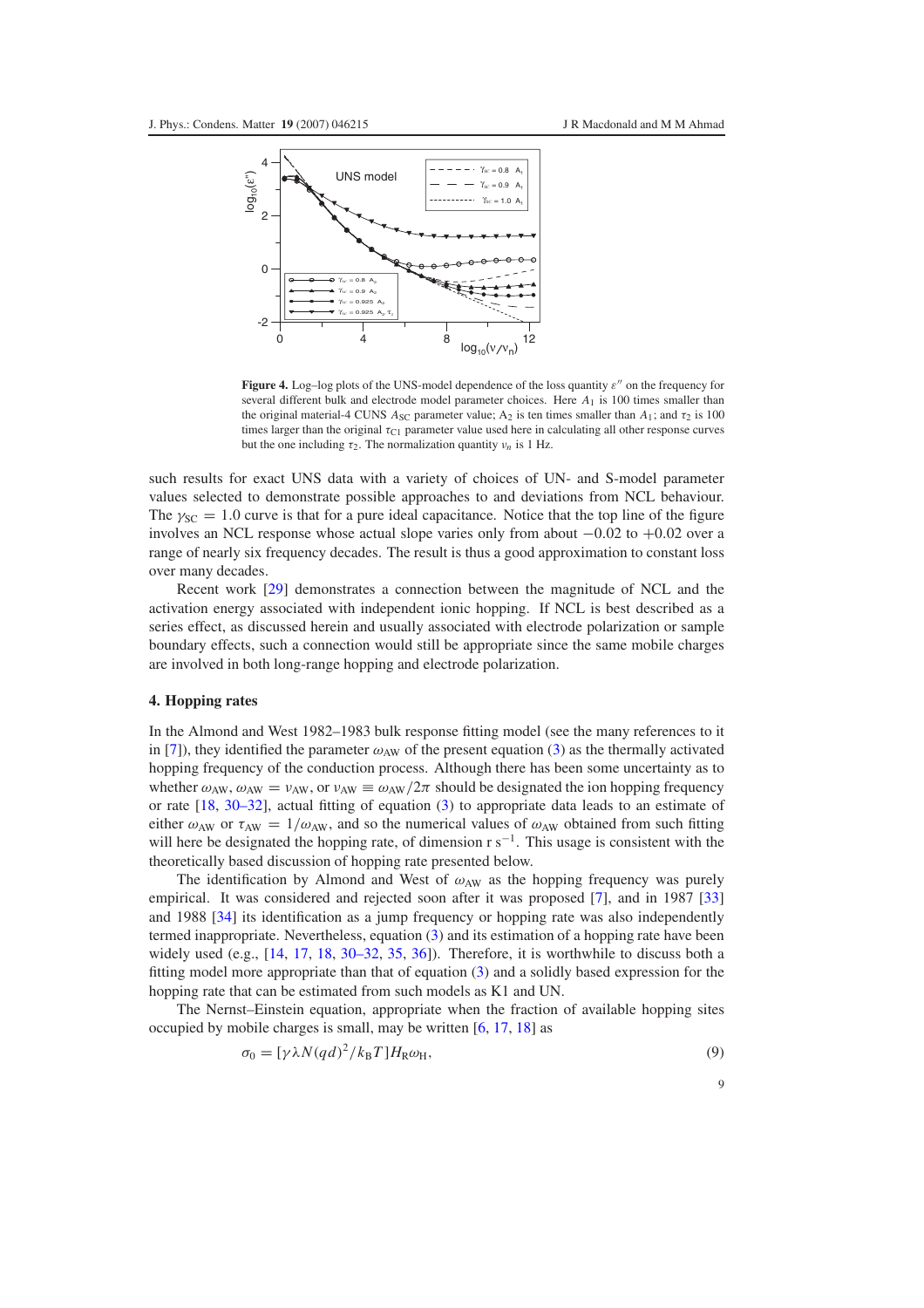where *N* is the maximum mobile charge number density;  $\gamma$  is the fraction of entities of charge *q* that are mobile;  $\lambda$  is a geometrical factor that depends on the dimensionality, *D*, of the space in which mobile charges are free to move and is given by  $1/(2D)$ ; *d* is the rms single-hop distance for a mobile charge;  $k_B$  is the Boltzmann constant;  $H_R$  is the Haven ratio,  $\leq 1$ ; and  $\omega_H$  is the hopping rate, the inverse of a thermally activated hop time,  $\tau_H$ . The Haven ratio was used in [\[17\]](#page-12-15) but not in [\[6\]](#page-12-2) or [\[18\]](#page-12-15). It was introduced to account for possible cross-correlation between successive charge jumps, but it is doubtful that it should be included in equation [\(9\)](#page-8-1). For isotropic motion of charge carriers in three dimensions,  $\lambda = 1/6$ . In general,  $\lambda$  may be interpreted as associated with forward and backward charge motion along *D* orthogonal axes.

When estimated values of all the quantities in equation [\(9\)](#page-8-1) but  $\gamma N$  are available, it may be used to estimate this product. With the usual assumption of full dissociation of charges,  $\gamma = 1$ . Such estimation has been carried out in [\[17,](#page-12-15) [18\]](#page-12-15), and [\[30\]](#page-12-23) using results from equation [\(3\)](#page-2-3) fit estimates of  $\sigma_0$  and  $\omega_{AW}$ . Their generally fairly close agreement with independent structural estimates of *N* led Dutta and Ghosh [\[32\]](#page-12-28) to state that the results in [\[17\]](#page-12-15) verify the assumption that  $\omega_{AW}$  is the hopping frequency, but in their version of the present equation [\(9\)](#page-8-1) they used  $\omega_{AW}/2\pi$  rather than  $\omega_H$ . Their claim is faulty, however, both because the arbitrary value  $H_R = 0.5$  was used, and because of the empirical character of equation [\(3\)](#page-2-3) itself.

<span id="page-9-0"></span>Because of the generality and wide applicability of the K1 model, it is particularly plausible to accept its microscopic-based hopping rate,  $\omega_H = 1/(\tau)_{01}$ , as that appropriate for any experimental data best fitted by the CK1 or CUN model. If one accepts this definition, then when one substitutes the  $\sigma_0$  of equation [\(9\)](#page-8-1) into equation [\(5\)](#page-5-0), omitting the Haven ratio and taking  $\lambda = 1/6$ , it follows that [\[6,](#page-12-2) [10\]](#page-12-7)

$$
T\varepsilon_{\text{Cl}\infty} = [\gamma N (qd)^2 / 6k_B \varepsilon_V]. \tag{10}
$$

Therefore, for full dissociation when the quantity on the rhs of equation [\(10\)](#page-9-0) and  $\beta_1$  are both temperature independent, the activation energies of the thermally activated quantities  $T\sigma_0$  and  $\tau_{\text{Cl}}$  are equal. Such exact equality is slightly challenged, however, when, as sometimes found experimentally,  $T \varepsilon_{C1\infty}$  is not exactly temperature independent.

Define  $r_R \equiv \tau_C/\langle \tau \rangle_{01}$  as a hopping time or rate ratio. For the AW model, it can be written as  $\omega_H/\omega_{AW}$ . Estimated values of  $r_R$  are listed for most of the materials in table [1](#page-3-0) for AW fits. No values of  $r<sub>R</sub>$  for ZC fits are listed in the table since they are of the order of twice those for the AW. Also, no  $r_R$  values are included for the Na<sub>2</sub>SO<sub>4</sub> material because its K1-model  $\beta_1$ values were very small, leading to very wide relaxation distributions and to consequent large uncertainties in the estimation of  $\langle \tau \rangle_{01}$ .

Figure [5](#page-10-0) shows dependences of  $r_R$  on the logarithmic  $D_{\sigma}$  variable. Exact UN data, the same as those used in figure [3,](#page-6-1) were fitted by the ZC, AW, and K0 models and the resulting ratios shown in the figure. The K0 ones are included for comparison with the somewhat similar AW-fit ones. Note, however, that those involving  $\langle \tau \rangle_0$  are not proper  $r_R$  results since  $\langle \tau \rangle_0$  is not a K1 mean waiting time and, as shown in table [1,](#page-3-0) material-4  $\langle \tau \rangle_0$  results differ appreciably from the corresponding  $\langle \tau \rangle_{01}$  values.

The individual material-4 experimental-data fit points shown in figure [5](#page-10-0) lie close to the lines for the fits of the exact synthetic data, as expected for a situation where the UNS model is a good fit. The figure [5](#page-10-0) results confirm that although ZC-model fits lead to very poor estimates of the proper mean waiting time and the mean hopping rate, those for AW fits are far superior but still mostly differ from  $\langle \tau \rangle_{01}$  values by nearly a factor of two. Thus, since  $\langle \tau \rangle_{01}$  values are a standard part of LEVM CK1 and CK1S fit results, there is no reason to use AW hopping time estimates in place of them.

An important aspect of hopping rate estimation is its use in calculating a value of the mobile charge carrier concentration *N* of equation [\(9\)](#page-8-1). Such a calculation has been carried out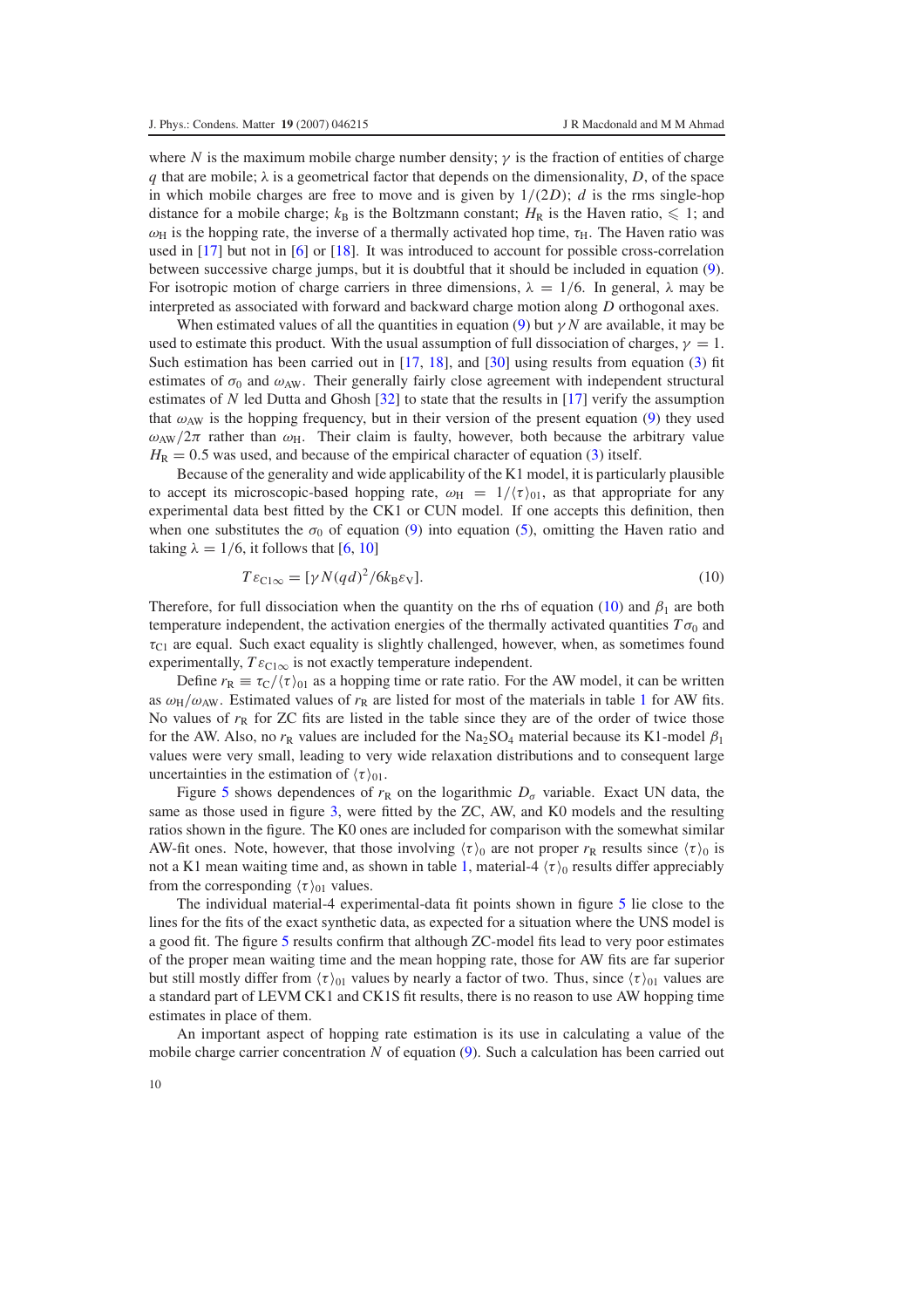<span id="page-10-0"></span>

**Figure 5.** Dependence of the hopping time ratio,  $r_R \equiv \tau_C/\langle \tau \rangle_{01}$ , on  $D_\sigma$  for ZC, AW, and K0 fits of exact UN data. The  $\tau_{AW}/\langle \tau \rangle_0$  results use the inappropriate mean hopping time  $\langle \tau \rangle_0$ .

for material-6,  $PbSnF<sub>4</sub>$ , in [\[17\]](#page-12-15), and its results will be compared with those for this material in table [1.](#page-3-0) Although the authors of this work fitted their 262 K data using the AW model of equation  $(3)$  with the SCPE of equation  $(1)$  in series, they found parameter estimates somewhat different to those listed in table [1.](#page-3-0) For easy comparison, values of the  $\rho_0$ ,  $\tau_{AW}$ , *n*,  $A_{SC}$ , and  $\gamma_{SC}$ parameters are listed below, first for the present AWS fit and then that from [\[17\]](#page-12-15):

$$
3.497 \times 10^4
$$
,  $2.518 \times 10^{-7}$ ,  $0.657$ ,  $3.164 \times 10^5$ , and  $0.959$ ;

 $3.388 \times 10^4$ ,  $2.818 \times 10^{-7}$ , 0.6,  $4.484 \times 10^5$ , and 1.22.

<span id="page-10-1"></span>The considerable differences between some of these estimates probably arose from the use in [\[17\]](#page-12-15) of a form of the SCPE involving the expansion of  $i^{\gamma_{SC}}$  as  $\cos(\chi) + i \sin(\chi)$  with  $\chi = \gamma_{\text{SC}}$  [\[30\]](#page-12-23), rather than the proper  $\chi = \pi \gamma_{\text{SC}}/2$ .

In order to estimate values of *N* using the results of fitting the same data with two different fitting models whose results are identified with A and B subscripts, equation [\(9\)](#page-8-1) leads to

$$
N_{A}/N_{B} = (\tau_{HA}/\tau_{HB})(\rho_{0B}/\rho_{0A})[\gamma_{B}H_{RB}/\gamma_{A}H_{RA}],
$$
\n(11)

where we shall initially take the quantity in brackets equal to one. If the subscript A denotes the AW model and B the K1 or UN one, then the first term in parenthesis on the right is just  $r<sub>R</sub>$ . The value of the resistivity ratio is usually close to unity.

On assuming that  $\gamma = 1$ ,  $\lambda = 1/6$ ,  $H_R = 0.5$ , and  $\omega_H = 1/2.818 \times 10^{-7}$  in equation [\(9\)](#page-8-1), the authors of [\[17\]](#page-12-15) estimated a value of *N* of about 1.798  $\times$  10<sup>22</sup> cm<sup>-3</sup> and compared it with a structural value,  $N<sub>S</sub>$ , of 1.994 × 10<sup>22</sup> cm<sup>-3</sup>. On correcting their estimate by replacing 2.818 × 10<sup>-7</sup> by 2.518 × 10<sup>-7</sup> and 3.388 × 10<sup>4</sup> by 3.497 × 10<sup>4</sup>, one finds that equation [\(11\)](#page-10-1) leads to a more proper AWS-model result of about  $1.56 \times 10^{22}$  cm<sup>-3</sup>, less close to the estimated structural value. Similarly, the results in table [1](#page-3-0) yield UNS and K1 estimates of about  $1.02 \times 10^{22}$  cm<sup>-3</sup> and  $1.65 \times 10^{22}$  cm<sup>-3</sup>, respectively. It is worth noting that for the present data set where  $D_{\sigma}$  is appreciably less than unity, even though the UNS, K1S, and K0S model fits led to comparable 100 $S_F$  fit quality factors, the relative standard deviations of the  $\rho_0$ and  $\langle \tau \rangle$  parameters were much larger for the K1S fit than for the others, making its listed  $r_R$ value quite uncertain.

It follows from the above results that  $N/N_S \simeq 0.781, 0.511$ , and 0.828 for the corrected AWS, UNS, and K1S fits, respectively. If we now change  $H<sub>R</sub>$  from 0.5 to 1, these values change to 0.391, 0.256, and 0.414, all poor estimates. If one then assumes, for the sake of argument, that the actual conduction in the present material is one dimensional, the factor  $\lambda$  in equation [\(9\)](#page-8-1) changes from  $1/6$  to  $1/2$ , and the above results become 1.17, 0.768, and 1.24. But there seems no physically based reason here for this assumption.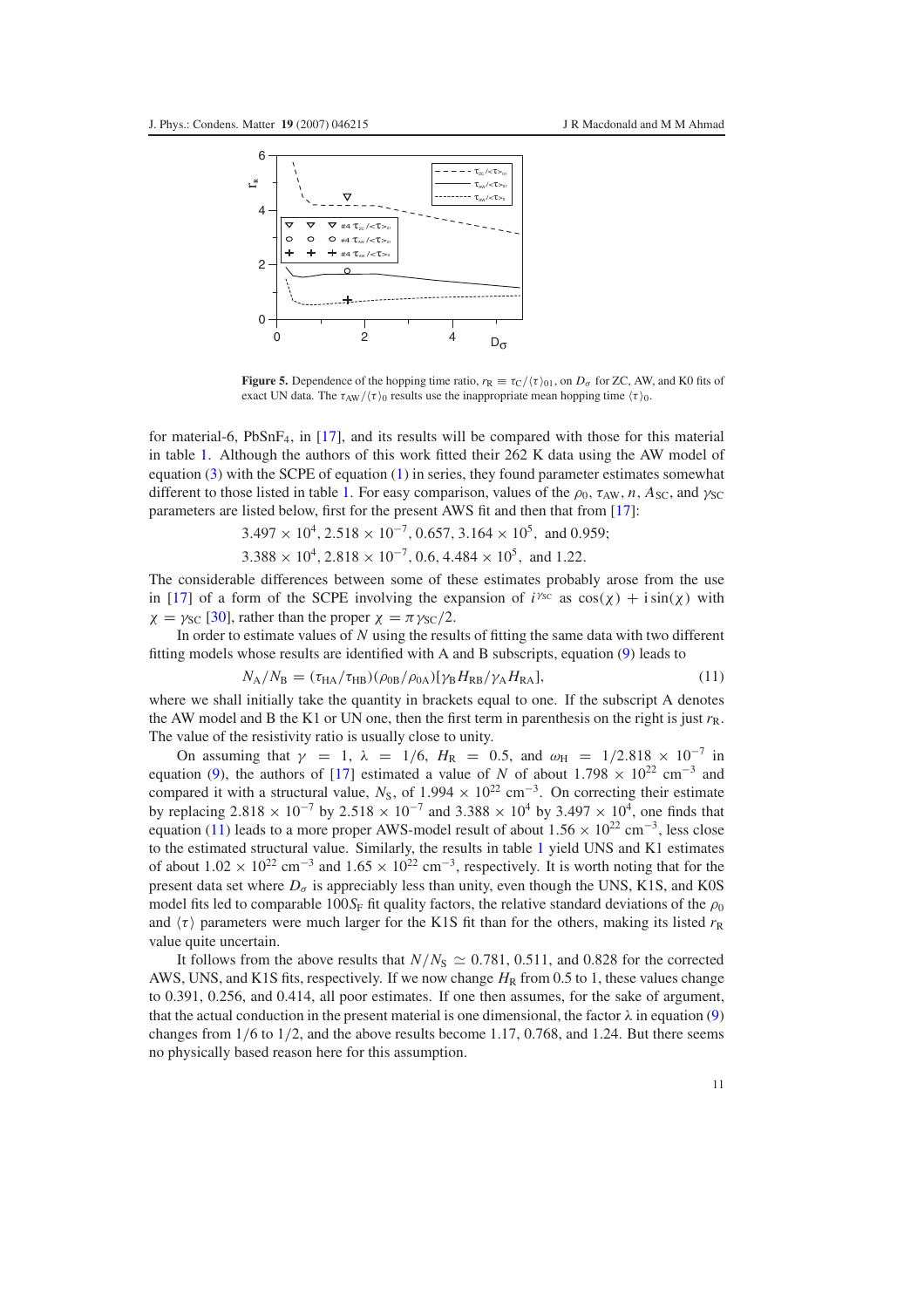The dissociation factor  $\gamma$  has been assumed to be unity for all the above calculations. Although it could be selected to make any of the above results that are less than 1 change to 1, one would expect  $\gamma$  to be temperature dependent if it were less than unity, yet the *N* estimates listed in [\[17\]](#page-12-15) are very nearly independent of temperature. Thus the introduction of a temperature-independent  $\gamma$  < 1 factor seems unreasonable.

Finally, it should be noted that in [\[31\]](#page-12-29) and [\[32\]](#page-12-28) the  $\omega_H$  of equation [\(9\)](#page-8-1) is replaced by the  $\omega_{\text{AW}}$  of equation [\(3\)](#page-2-3) divided by  $2\pi$ , converting it to a hopping frequency. If this factor were included, it would increase all the above results by  $2\pi$ , still very poor agreement. But if one accepts equation [\(9\)](#page-8-1) with  $\omega_H = 1/(\tau)_{01}$ , a result following from the stochastic microscopic treatment of [\[22\]](#page-12-16), there is no justification for the presence of the  $2\pi$  factor in the Nernst– Einstein equation and in the estimation of values of *N* from it. Thus, for the present, it is unclear what changes would be required to allow a good estimate of *N* to be obtained using the microscopic mean waiting time for  $1/\omega_H$ , certainly a far more reasonable choice than  $1/\omega_H = \tau_{AW}$ . Analysis for data sets with larger values of  $D_{\sigma}$  and involving good UN-model fits should help clarify the situation.

#### **5. Some non-universal responses**

The  $\text{Na}_2\text{SO}_4$  polycrystalline sodium sulfate results identified by 7 and 8 in figure [1](#page-2-0) and in table [1](#page-3-0) are included to illustrate data which cannot be well fitted by the UN model. This material undergoes a phase transition at about 513 K on heating from 461 K (phase V) and thus has a different structure at 540 K (phase I). Using equation [\(3\)](#page-2-3), Ahmad [\[18\]](#page-12-15) obtained *n* estimates of about 0.43 in the lower-temperature phase V region and about 0.61 for the higher-temperature region and concluded that they indicated the presence of low-dimensional and isotropic conduction processes, respectively. Although these *n* values differ from the corresponding AW ones shown in table [1,](#page-3-0) the two sets show the same trend. Note, however, that the table [1](#page-3-0) K0-fit estimates of  $\beta_0$  are nearly the same and close to 1/3 for both phases. Further, no meaningful K1 fits were possible for either the phase-I or phase-V material because  $\beta_1$  and  $\tau_{\text{Cl}}$  were so highly correlated that good estimates of both of them could not be obtained.

In recent work [\[37,](#page-12-30) [38\]](#page-12-31) involving reference glasses and nanocomposites, ones whose data sets were limited to very small values of  $D_{\sigma}$ , such as those for the present material, it was found that CNLS CK0 fits of the reference data sets also led to  $\beta_0$  estimates of exactly 1/3 or close to that value. Taking account of the detailed structures of the materials involved, it was concluded that charge motion was constrained to one dimension, in agreement with a theoretical prediction of 1/3 for such motion [\[20,](#page-12-10) [23\]](#page-12-17).

The similarity of these fitting results to the present ones strongly suggests that charge motion in both the phase-I and the phase-V situations is one dimensional and remains so in spite of the effects of changing phase. This conclusion is speculative, particularly because  $D_{\sigma}$ is small for the present data sets, but if it is correct then the differences in *n* values for the two  $\text{Na}_2\text{SO}_4$  situations should not be interpreted for such data as implying a change in chargemotion constraint.

#### <span id="page-11-0"></span>**Acknowledgments**

<span id="page-11-1"></span>The authors are grateful to all those who provided the data sets used in this study and to Professor A Ghosh for helpful comments.

## **References**

- [1] Macdonald J R 2004 *J. Appl. Phys.* **95** [1849](http://dx.doi.org/10.1063/1.1636832)
- [2] Macdonald J R 2005 *Solid State Ion.* **176** [1961](http://dx.doi.org/10.1016/j.ssi.2004.05.035)